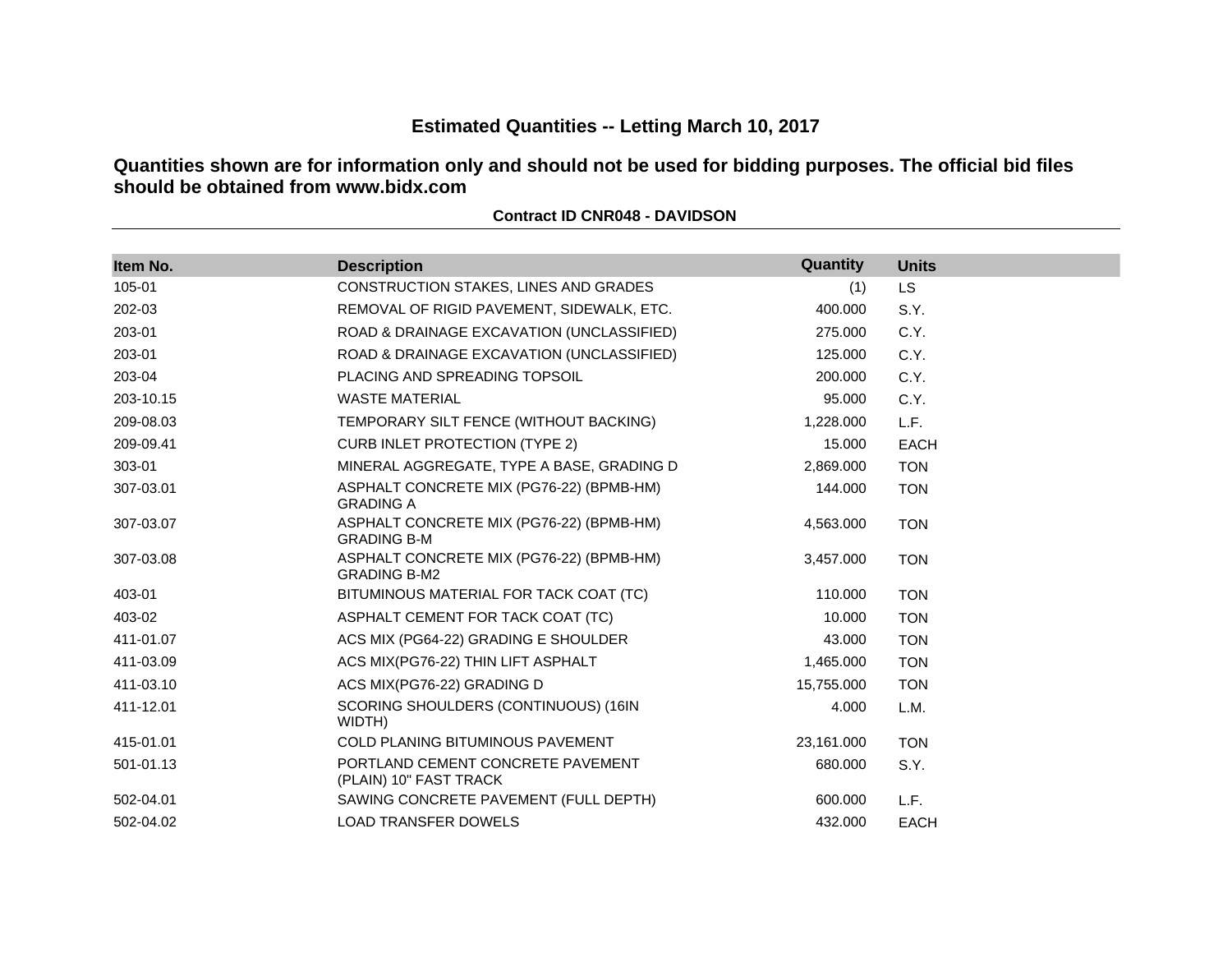| Item No.  | <b>Description</b>                                            | Quantity   | <b>Units</b> |
|-----------|---------------------------------------------------------------|------------|--------------|
| 502-04.03 | <b>TRANSVERSE TIE-BARS</b>                                    | 510.000    | <b>EACH</b>  |
| 611-09.01 | ADJUSTMENT OF EXISTING CATCHBASIN                             | 12.000     | <b>EACH</b>  |
| 611-09.02 | <b>REWORK CATCHBASIN</b>                                      | 3.000      | <b>EACH</b>  |
| 701-01.01 | <b>CONCRETE SIDEWALK (4 ")</b>                                | 3,900.000  | S.F.         |
| 701-02.03 | <b>CONCRETE CURB RAMP</b>                                     | 100.000    | S.F.         |
| 702-03    | <b>CONCRETE COMBINED CURB &amp; GUTTER</b>                    | 40.000     | C.Y.         |
| 705-01.01 | <b>GUARDRAIL AT BRIDGE ENDS</b>                               | 215.200    | L.F.         |
| 705-02.02 | SINGLE GUARDRAIL (TYPE 2)                                     | 184.800    | L.F.         |
| 705-04.50 | PORTABLE BARRIER RAIL DELINEATOR                              | 36,000     | <b>EACH</b>  |
| 705-08.11 | PORTABLE IMPACT ATTENUATOR NCHRP350 TL-3                      | 4.000      | <b>EACH</b>  |
| 706-01    | <b>GUARDRAIL REMOVED</b>                                      | 400.000    | L.F.         |
| 709-05.05 | MACHINED RIP-RAP (CLASS A-3)                                  | 900.000    | <b>TON</b>   |
| 711-01.01 | CONCRETE MEDIAN BARRIER (MODIFIED)                            | 40.000     | L.F.         |
| 711-04.03 | CONCRETE GLARE SCREEN (DESCRIPTION)<br>(TAPER TO 32")         | 30.000     | L.F.         |
| 711-05.01 | REMOVAL & DISPOSAL OF CONCRETE MEDIAN<br><b>BARRIER</b>       | 80.000     | L.F.         |
| 712-01    | <b>TRAFFIC CONTROL</b>                                        | (1)        | <b>LS</b>    |
| 712-02.02 | INTERCONNECTED PORTABLE BARRIER RAIL                          | 1,200.000  | L.F.         |
| 712-02.47 | BRIDGE MOUNTED INTERCONNECTED PORTABLE<br><b>BARRIER RAIL</b> | 1,000.000  | L.F.         |
| 712-04.01 | FLEXIBLE DRUMS (CHANNELIZING)                                 | 618.000    | <b>EACH</b>  |
| 712-04.50 | PORTABLE BARRIER RAIL DELINEATOR                              | 55.000     | <b>EACH</b>  |
| 712-05.01 | <b>WARNING LIGHTS (TYPE A)</b>                                | 44.000     | <b>EACH</b>  |
| 712-06    | SIGNS (CONSTRUCTION)                                          | 4,022.000  | S.F.         |
| 712-06.16 | SIGNS (CONSTRUCTION) (REDUCED SPEED<br>WARNING)               | 3.000      | <b>EACH</b>  |
| 712-07.03 | TEMPORARY BARRICADES (TYPE III)                               | 432.000    | L.F.         |
| 712-08.01 | UNIFORMED POLICE OFFICER                                      | 1.000      | <b>DOLL</b>  |
| 712-08.03 | ARROW BOARD (TYPE C)                                          | 19.000     | <b>EACH</b>  |
| 712-08.10 | MOBILE MESSAGE SIGN UNIT WATTENUATOR                          | 4,800.000  | <b>HOUR</b>  |
| 712-09.01 | REMOVABLE PAVEMENT MARKING LINE                               | 20,800.000 | L.F.         |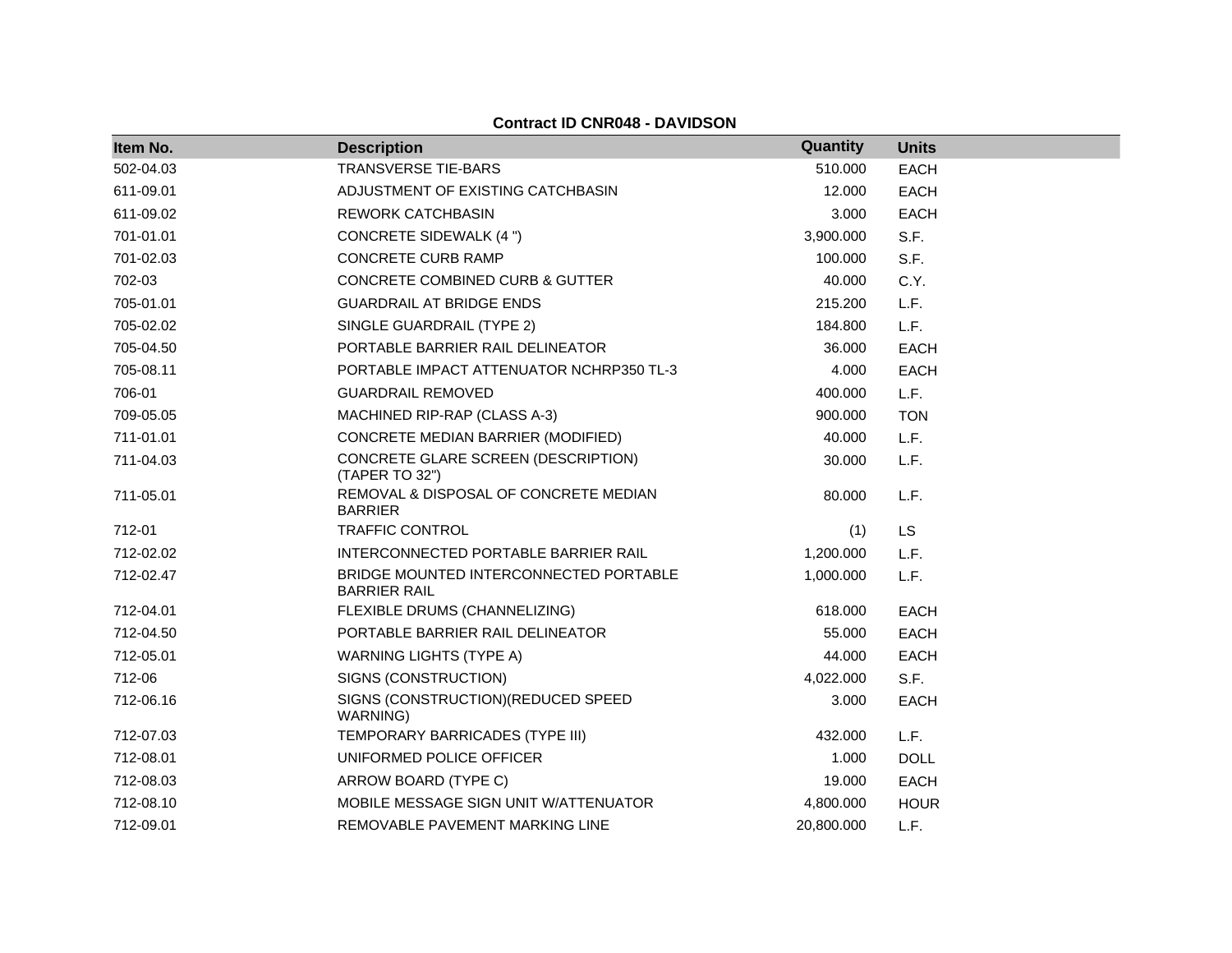#### **Item No. Description Quantity Units** 713-01.01 CLASS A CONCRETE (FOUNDATION FOR SIGN SUPPORTS) 5.000 C.Y. 713-01.02 STEEL BAR REINFORCEMENT(FOUNDATION FOR SIGN SUPPORTS) 1,302.000 LB. 713-06 STEEL I-BEAMS & WF-BEAMS(BREAKAWAY) SIGN SUPPORT 2,716.000 LB. 713-09.01 STEEL OVERHEAD SIGN STRUCTURE (SPAN\_\_\_\_) (SPAN=92'-0"+-) 1.000 EACH 713-09.02 STEEL OVERHEAD SIGN STRUCTURE (SPAN\_\_\_\_) (SEE PALNS) 1.000 EACH 713-13.02 FLAT SHEET ALUMINUM SIGNS (0.080" THICK) 4.000 S.F. 713-13.03 FLAT SHEET ALUMINUM SIGNS (0.100" THICK) 248.000 S.F. 713-14 EXTRUDED ALUMINUM PANEL SIGNS 816.000 S.F. 713-15 REMOVAL OF SIGNS, POSTS AND FOOTINGS (1) LS 713-15.02 REMOVAL & RELOCATION OF SIGN & SUPPORT 17.000 EACH 713-16.01 CHANGEABLE MESSAGE SIGN UNIT 23.000 EACH 713-17.02 INSTALL AUXILIARY SUPPORT FOR EXIT NUMBER PANEL 2.000 EACH 713-17.29 MDFY EXIST BRIDGE MOUNT SIGN SUPPORT (1) LS 713-17.30 MODIFY EXISTING OVERHEAD SIGN STRUCTURE (1) LS 713-17.31 MODIFY EXISTING OVERHEAD SIGN STRUCTURE (1) LS 714-03.03 DIRECT BURIAL CONDUIT (DESCRIPTION) (2" FLEX CONDUIT) 150.000 L.F. 714-03.05 DIRECT BURIAL CONDUIT (DESCRIPTION) (2" PVC, SCHEDULE 80) 240.000 L.F. 714-04.01 CONDUIT (STRUCTURES - 1" RGS) 335.000 L.F. 714-04.02 CONDUIT (STRUCTURES - 2" RGS) 100.000 L.F. 714-04.03 CONDUIT (DESCRIPTION) (2" IN BRIDGE PARAPET WALL) 1,180.000 L.F. 714-05.05 PULL BOXES (DESCRIPTION) (NES ELECTRICAL PULL BOX) 13.000 EACH 714-06.03 CABLE (1/C # 10 AWG) 1,350.000 L.F. 714-06.08 CABLE (DESCRIPTION) (CURRENT SIZE 1/C 1,600.000 L.F.

LIGHTING CABLE)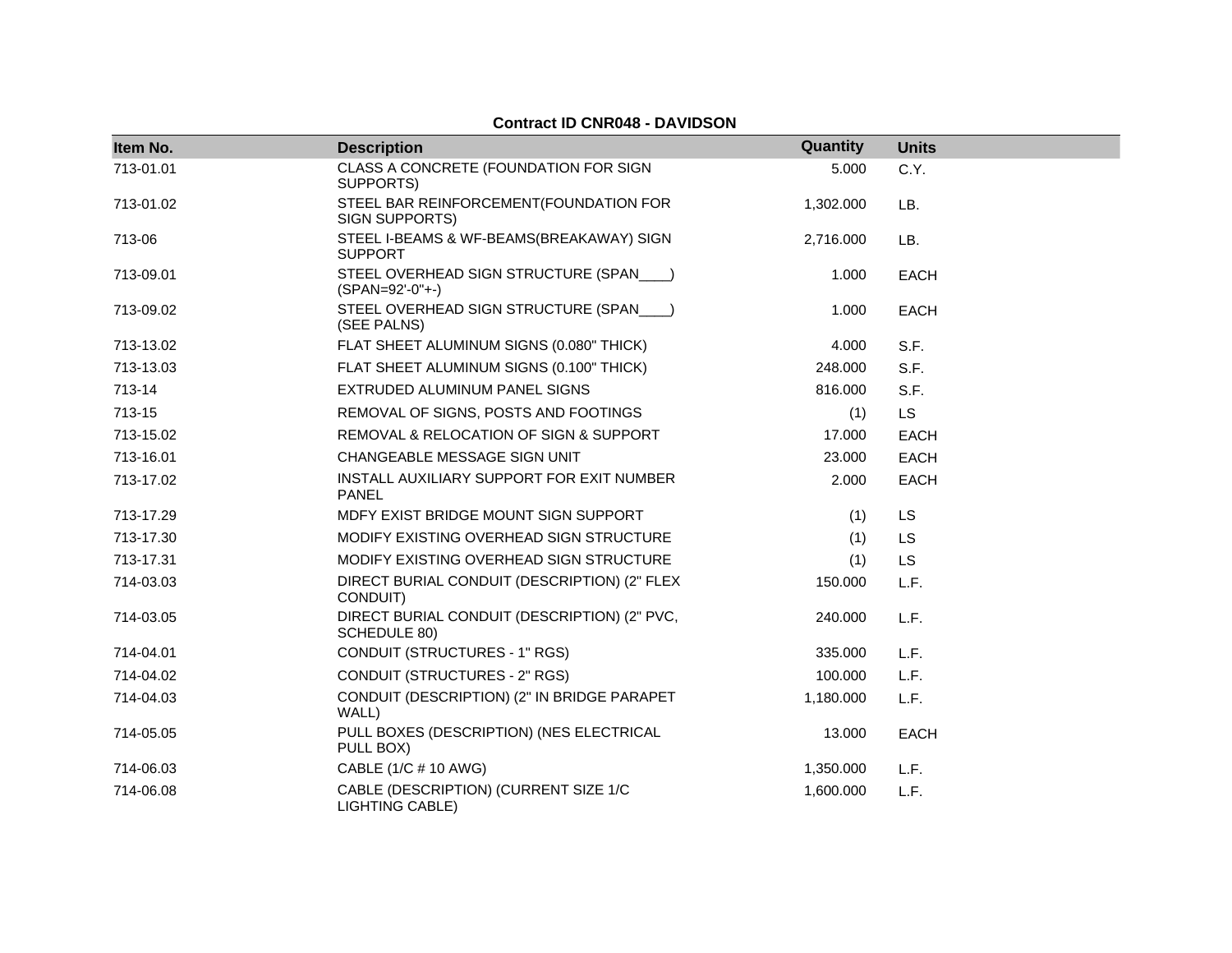| Item No.  | <b>Description</b>                                                                | Quantity  | <b>Units</b> |
|-----------|-----------------------------------------------------------------------------------|-----------|--------------|
| 714-08.09 | LIGHT STANDARDS (DESCRIPTION) (REINSTALL<br>EXISTING LIGHT POLE AND FIXTURE)      | 21.000    | <b>EACH</b>  |
| 714-08.34 | REMOVAL OF LIGHT STANDARD                                                         | 21.000    | <b>EACH</b>  |
| 714-12.11 | MODIFY EXIST CONTROL CENTER(DESCRIPTION)<br>(REWIRE CONTROLLER CABINET AS NEEDED) | 1.000     | <b>EACH</b>  |
| 714-25    | ELECTRICAL CONNECTION                                                             | 1.000     | <b>EACH</b>  |
| 714-73.02 | LUMINAIRE UNDERPASS HPS 150W                                                      | 9.000     | <b>EACH</b>  |
| 716-01.23 | Snwplwble Pvmt Mrkrs (Bi-Dir)(2 Color)                                            | 1,368.000 | EACH         |
| 716-01.30 | REMOVAL OF SNOWPLOWABLE REFLECTIVE<br><b>MARKER</b>                               | 1,332.000 | <b>EACH</b>  |
| 716-02.04 | PLASTIC PAVEMENT MARKING(CHANNELIZATION<br>STRIPING)                              | 1,679.000 | S.Y.         |
| 716-04.08 | PLASTIC PAVEMENT MARKING (OPTION LANE<br>ARROW)                                   | 2.000     | <b>EACH</b>  |
| 716-04.14 | PLASTIC PAVEMENT MARKING (LANE REDUCTION<br>ARROW)                                | 7.000     | <b>EACH</b>  |
| 716-05.20 | PAINTED PAVEMENT MARKING (6" LINE)                                                | 15.000    | L.M.         |
| 716-12.02 | ENHANCED FLATLINE THERMO PVMT MRKNG (6IN<br>LINE)                                 | 15.000    | L.M.         |
| 716-12.05 | ENHANCED FLATLINE THERMO PVMT MRKNG (6IN<br>DOTTED LINE)                          | 5,915.000 | L.F.         |
| 716-12.06 | ENHANCED FLAT LINE THERMO (8IN LINE)                                              | 9,900.000 | L.F.         |
| 716-12.09 | ENHANCED FLAT LINE THERMO (12IN LINE)                                             | 1,682.000 | L.F.         |
| 717-01    | <b>MOBILIZATION</b>                                                               | (1)       | LS           |
| 725-22.64 | STRUCTURE CONDUIT BANK (TYPE 4)                                                   | 350.000   | L.F.         |
| 725-23.10 | FIBER OPTIC CABLE (72 F)                                                          | 400.000   | L.F.         |
| 725-23.25 | FIBER OPTIC CLOSURE (72 F)                                                        | 1.000     | <b>EACH</b>  |
| 725-23.28 | FIBER OPTIC SPLICE FUSION                                                         | 72.000    | <b>EACH</b>  |
| 740-07.06 | <b>GEOGRID REINFORCEMENT TYPE 4</b>                                               | 680.000   | S.Y.         |
| 740-10.03 | GEOTEXTILE (TYPE III) (EROSION CONTROL)                                           | 1,500.000 | S.Y.         |
| 740-10.04 | GEOTEXTILE (TYPE IV) (STABILIZATION)                                              | 680.000   | S.Y.         |
| 801-01    | SEEDING (WITH MULCH)                                                              | 18.000    | <b>UNIT</b>  |
| 801-01.07 | TEMPORARY SEEDING (WITH MULCH)                                                    | 100.000   | <b>UNIT</b>  |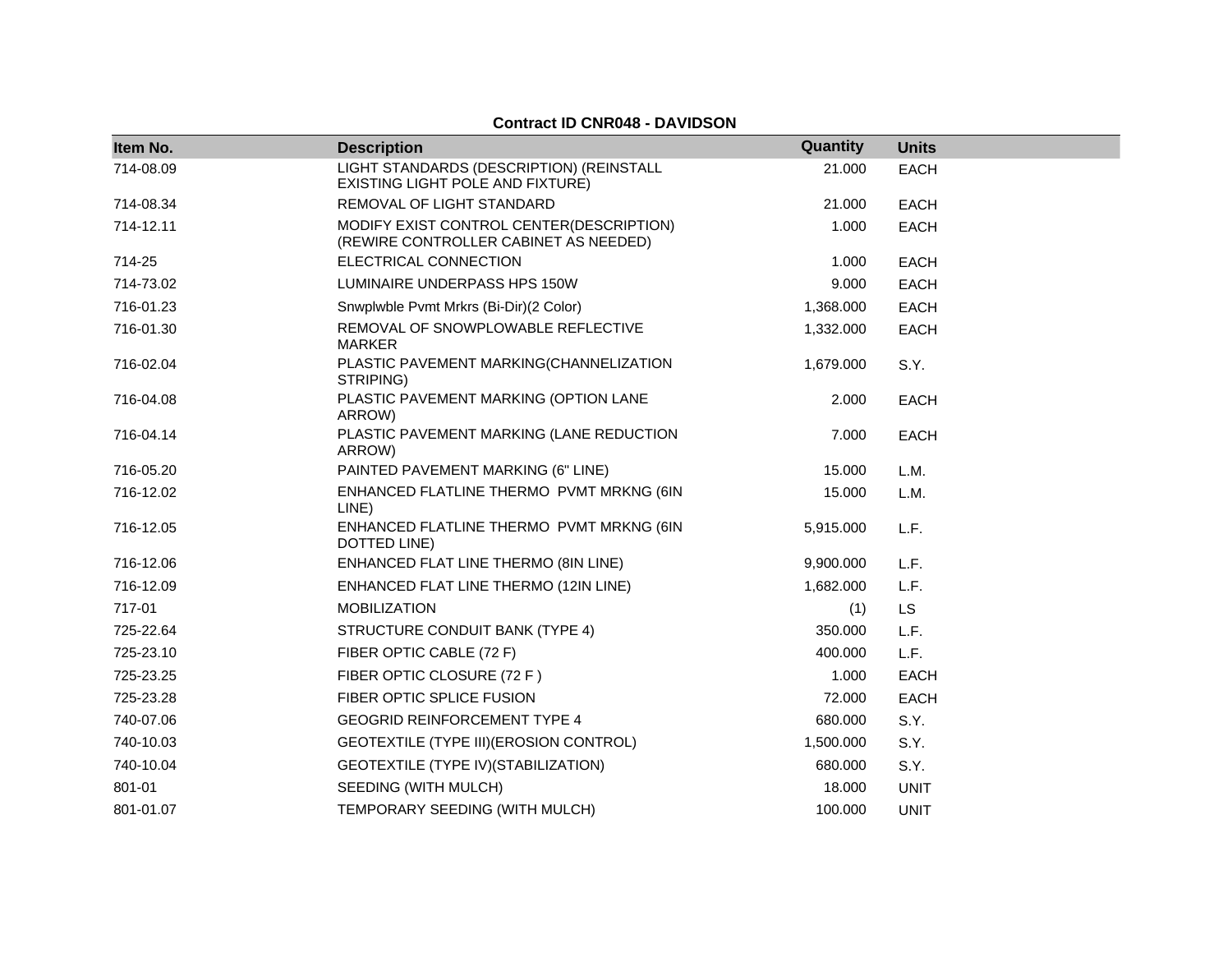| Item No.  | <b>Description</b>                                                                | Quantity    | <b>Units</b> |
|-----------|-----------------------------------------------------------------------------------|-------------|--------------|
| 801-03    | WATER (SEEDING & SODDING)                                                         | 2.000       | M.G.         |
| 202-04.01 | REMOVAL OF STRUCTURES (DESCRIPTION, STA.)<br>(PARTIAL, BRIDGE NO. 19-10024-14.22) | (1)         | LS           |
| 202-04.02 | REMOVAL OF STRUCTURES (DESCRIPTION, STA.)<br>(PARTIAL, BRIDGE NO. 19-10024-14.41) | (1)         | LS           |
| 204-02.01 | DRY EXCAVATION (BRIDGES)                                                          | 1,350.000   | C.Y.         |
| 602-02.10 | STRUCTURAL STEEL (LOCATION & DESCRIPTION)<br>(SHIMS - BRIDGE NO. 19-10024-14.22)  | (1)         | LS           |
| 602-02.11 | STRUCTURAL STEEL (W/SUPP. DESCRIPTION)<br>(SHIMS - BRIDGE NO. 19-10024-14.22)     | (1)         | LS           |
| 602-10.05 | <b>BRACING REPAIRS</b>                                                            | (1)         | <b>LS</b>    |
| 602-10.06 | STRUCTURAL STEEL                                                                  | 100.000     | LB.          |
| 602-10.81 | <b>HEAT STRAIGHTENING</b>                                                         | (1)         | LS           |
| 604-03.07 | CLASS A CONCRETE (DESCRIPTION) (HIGH-EARLY<br>STRENGTH)                           | 3,419.000   | C.Y.         |
| 604-03.09 | CLASS D CONCRETE (BRIDGE DECK)                                                    | 315.000     | C.Y.         |
| 604-03.74 | <b>CLASS X CONCRETE</b>                                                           | 487.000     | C.Y.         |
| 604-04.02 | APPLIED TEXTURE FINISH (EXISTING<br>STRUCTURES)                                   | 25,350.000  | S.Y.         |
| 604-04.41 | THREE STAR STATE EMBLEM                                                           | 8.000       | <b>EACH</b>  |
| 604-05.32 | BRIDGE DECK GRINDING AND GROOVING                                                 | 7,740.000   | S.Y.         |
| 604-10.05 | <b>CONCRETE</b>                                                                   | 10.000      | S.F.         |
| 604-10.14 | REMOVE EXISTING WEARING SURFACE                                                   | (1)         | LS           |
| 604-10.18 | <b>REINFORCING STEEL (REPAIRS)</b>                                                | 309,267.000 | LB.          |
| 604-10.22 | <b>CONCRETE PARAPET REPAIR</b>                                                    | 75.000      | L.F.         |
| 604-10.30 | BRIDGE DECK REPAIRS (FULL DEPTH OF SLAB)                                          | 20.000      | S.Y.         |
| 604-10.42 | <b>CONCRETE REPAIRS</b>                                                           | 1,244.000   | C.F.         |
| 604-10.50 | BRIDGE DECK REPAIRS (PARTIAL DEPTH OF SLAB)                                       | 200.000     | S.Y.         |
| 604-10.54 | <b>CONCRETE REPAIRS</b>                                                           | 200.000     | S.F.         |
| 604-10.63 | <b>CONCRETE REPAIRS (CRACKS)</b>                                                  | 90.000      | L.F.         |
| 606-02.03 | STEEL PILES (10 INCH)                                                             | 3,192.000   | L.F.         |
| 606-02.06 | PILE TIPS (STEEL PILES, 10 INCH)                                                  | 98.000      | <b>EACH</b>  |
| 610-10.40 | <b>BRIDGE DECK DRAINS</b>                                                         | (1)         | <b>LS</b>    |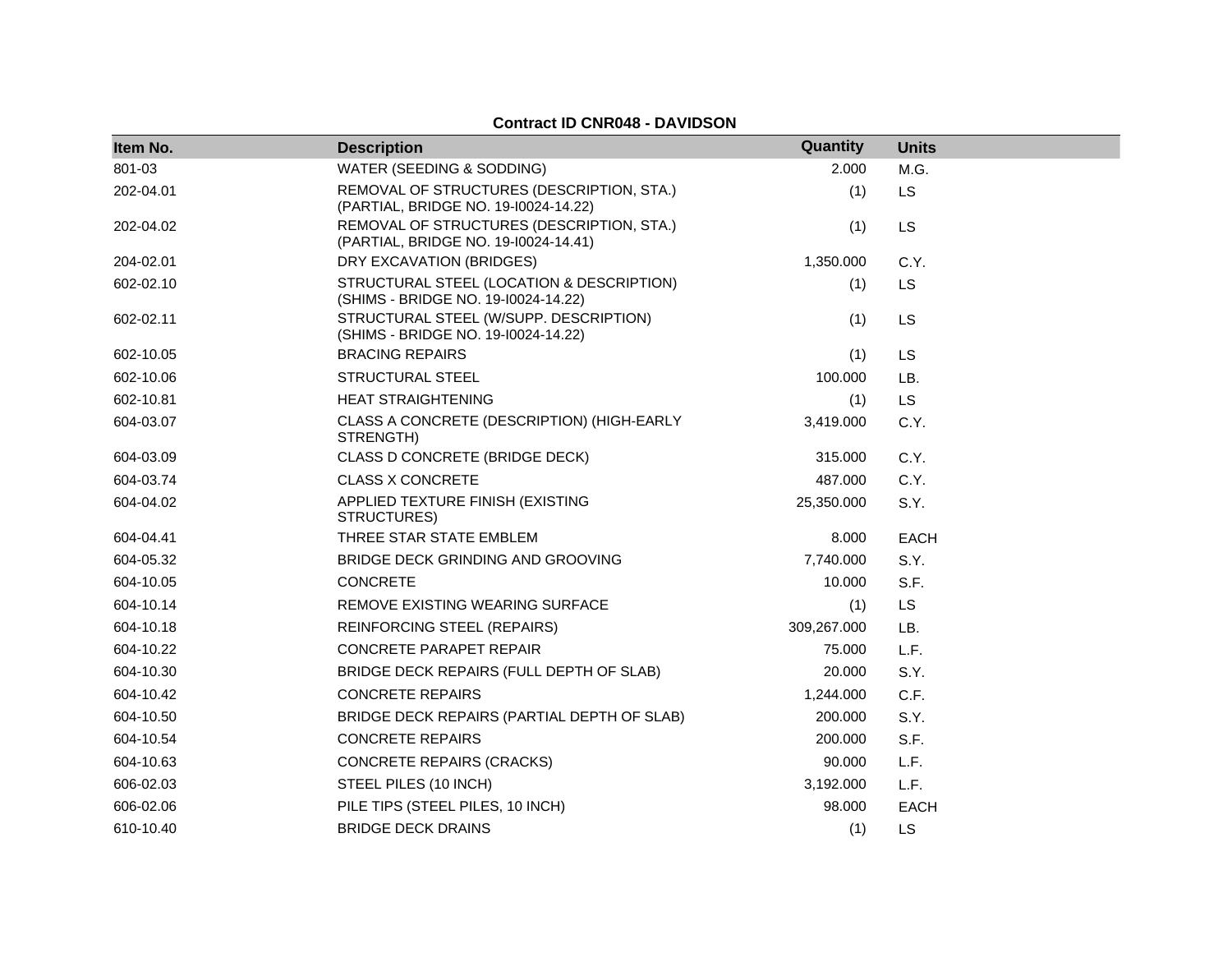| Item No.  | <b>Description</b>                                              | Quantity   | <b>Units</b> |
|-----------|-----------------------------------------------------------------|------------|--------------|
| 610-10.41 | <b>BRIDGE DECK DRAINS</b>                                       | (1)        | LS           |
| 615-02.17 | PRESTRESSED CONCRETE BOX BEAM (36" X 36")                       | 9,689.000  | L.F.         |
| 615-04.04 | FULL DEPTH PRECAST DECK PANEL (5000 PSI)                        | 6,026.000  | S.Y.         |
| 615-04.10 | NON-SHRINK GROUT                                                | 38.000     | C.F.         |
| 617-01    | <b>BRIDGE DECK SEALANT</b>                                      | 53,290.000 | S.Y.         |
| 620-05.01 | CONC PARAPET SINGLE SLOPE (STD-1-1SS)                           | 1,205.000  | L.F.         |
| 707-07.01 | <b>CHAIN-LINK FENCE (BRIDGES)</b>                               | 2,500.000  | S.F.         |
| 711-02.06 | REINFORCED CONCRETE MEDIAN BARRIER<br>(DESCRIPTION) (STD-1-3SS) | 640.000    | L.F.         |
| 714-01.01 | STRUCTURAL LIGHTING (BRIDGE NO.) (BRIDGE NO.<br>1910024-14.22)  | (1)        | LS           |
| 714-01.02 | STRUCTURAL LIGHTING (BRIDGE NO.) (BRIDGE NO.<br>1910024-14.41)  | (1)        | LS           |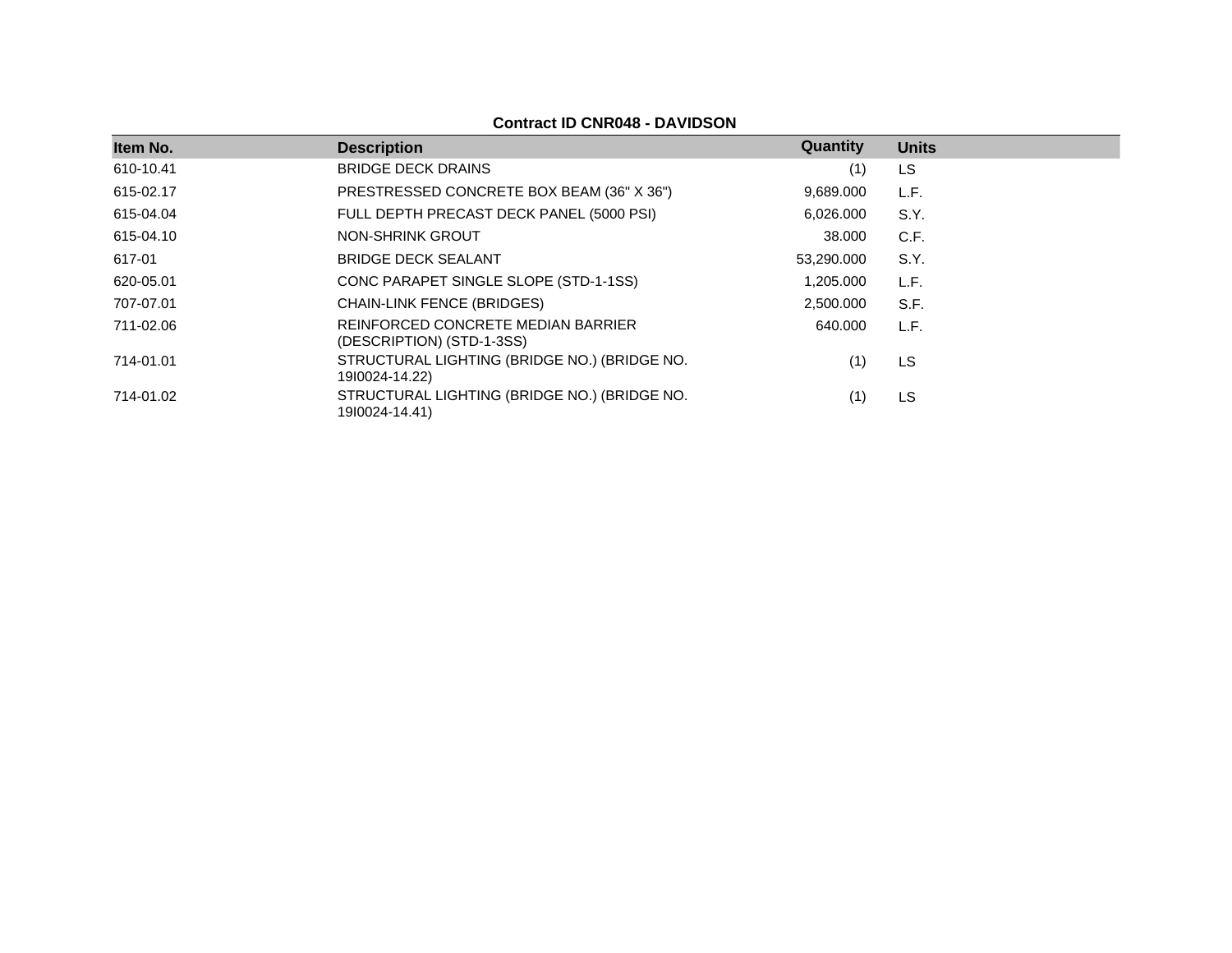### **Contract ID CNR110 - MONTGOMERY**

| Item No.  | <b>Description</b>                                                                   | Quantity  | <b>Units</b> |
|-----------|--------------------------------------------------------------------------------------|-----------|--------------|
| 303-01.01 | <b>GRANULAR BACKFILL (ROADWAY)</b>                                                   | 12.000    | <b>TON</b>   |
| 307-01.01 | ASPHALT CONCRETE MIX (PG64-22) (BPMB-HM)<br><b>GRADING A</b>                         | 4.000     | <b>TON</b>   |
| 307-01.08 | ASPHALT CONCRETE MIX (PG64-22) (BPMB-HM)<br><b>GRADING B-M2</b>                      | 3.000     | <b>TON</b>   |
| 402-01    | BITUMINOUS MATERIAL FOR PRIME COAT (PC)                                              | 1.000     | <b>TON</b>   |
| 403-01    | BITUMINOUS MATERIAL FOR TACK COAT (TC)                                               | 12.000    | <b>TON</b>   |
| 415-01.02 | <b>COLD PLANING BITUMINOUS PAVEMENT</b>                                              | 4,934.000 | S.Y.         |
| 411-03.12 | ACS MIX(PG64-22) THIN LIFT D ASPHALT                                                 | 220,000   | <b>TON</b>   |
| 602-10.32 | STRUCTURAL STEEL (REPAIRS)                                                           | 600.000   | LB.          |
| 603-02.01 | REPAINTING EXISTING STEEL STRUCTURES (LOC.<br>& DES.) (Cross-frame @ Abutment No. 2) | (1)       | LS.          |
| 604-10.17 | NON-PENETRATING CONCRETE SEAL                                                        | 60.000    | S.Y.         |
| 604-10.60 | EXPANSION JOINT REPAIRS (MODULAR TYPE)                                               | 35.000    | L.F.         |
| 705-04.50 | PORTABLE BARRIER RAIL DELINEATOR                                                     | 15.000    | <b>EACH</b>  |
| 705-08.11 | PORTABLE IMPACT ATTENUATOR NCHRP350 TL-3                                             | 2.000     | <b>EACH</b>  |
| 712-01    | <b>TRAFFIC CONTROL</b>                                                               | (1)       | LS.          |
| 712-02.02 | INTERCONNECTED PORTABLE BARRIER RAIL                                                 | 400.000   | L.F.         |
| 712-04.01 | FLEXIBLE DRUMS (CHANNELIZING)                                                        | 70.000    | <b>EACH</b>  |
| 712-06    | SIGNS (CONSTRUCTION)                                                                 | 369.000   | S.F.         |
| 712-07.03 | TEMPORARY BARRICADES (TYPE III)                                                      | 30.000    | L.F.         |
| 712-09.01 | REMOVABLE PAVEMENT MARKING LINE                                                      | 2,500.000 | L.F.         |
| 712-09.04 | REMOVABLE PAVEMENT MARKING (STOP LINE)                                               | 26.000    | L.F.         |
| 716-05.01 | PAINTED PAVEMENT MARKING (4" LINE)                                                   | 2.340     | L.M.         |
| 716-13.01 | SPRAY THERMO PVMT MRKNG (60 mil) (4IN LINE)                                          | 0.660     | L.M.         |
| 717-01    | <b>MOBILIZATION</b>                                                                  | (1)       | LS.          |
| 730-40    | TEMPORARY TRAFFIC SIGNAL SYSTEM                                                      | 1.000     | <b>EACH</b>  |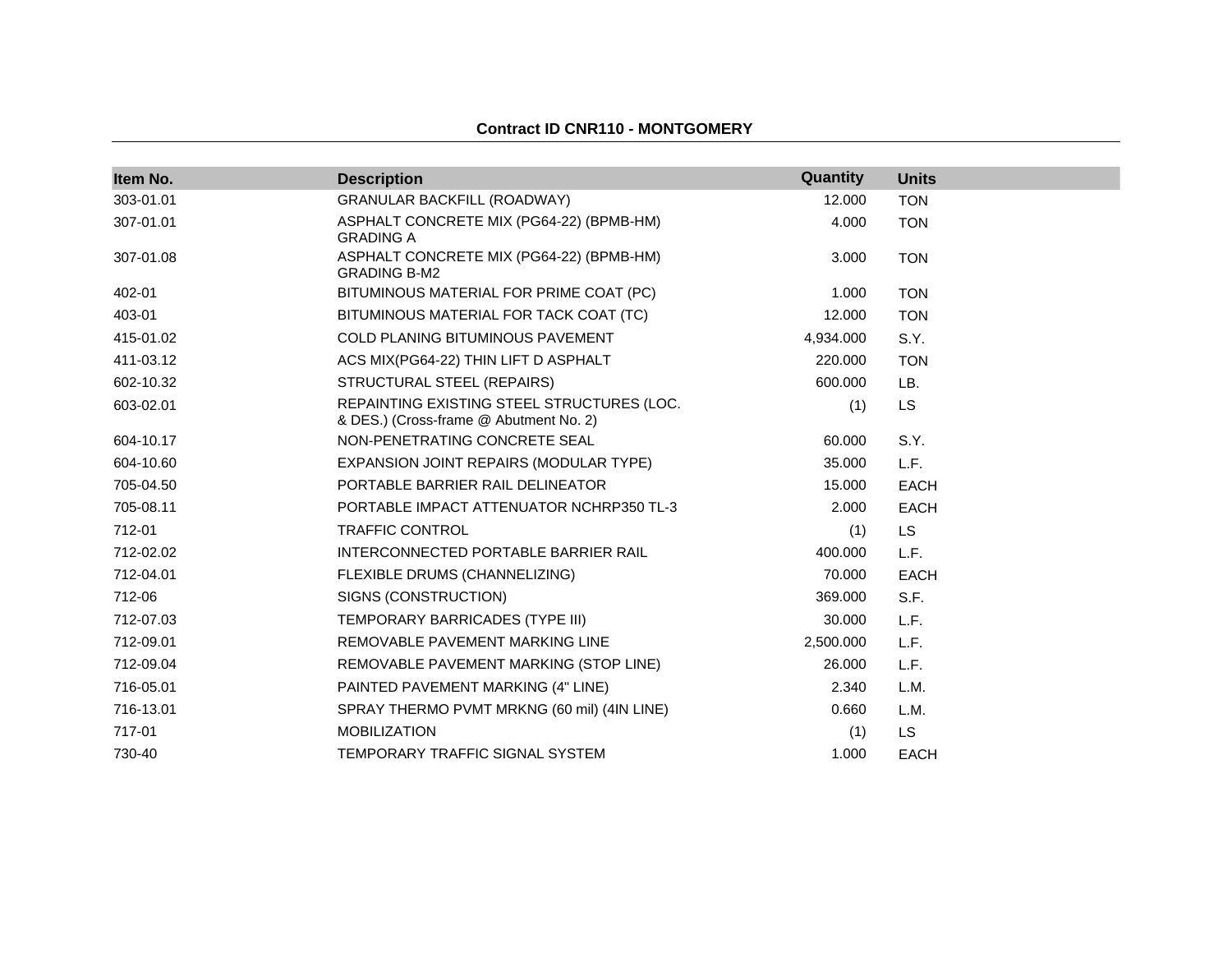## **Contract ID CNR917 - COCKE , HAMBLEN, ETC.**

| Item No.  | <b>Description</b>                                        | Quantity  | <b>Units</b> |
|-----------|-----------------------------------------------------------|-----------|--------------|
| 717-10.01 | INVOLUNTARY WORK SUSPENSION (DESCRIPTION)<br>(BY THE DAY) | 6.000     | DAY          |
| 806-01    | <b>MOWING</b>                                             | 2.331.000 | ACRE         |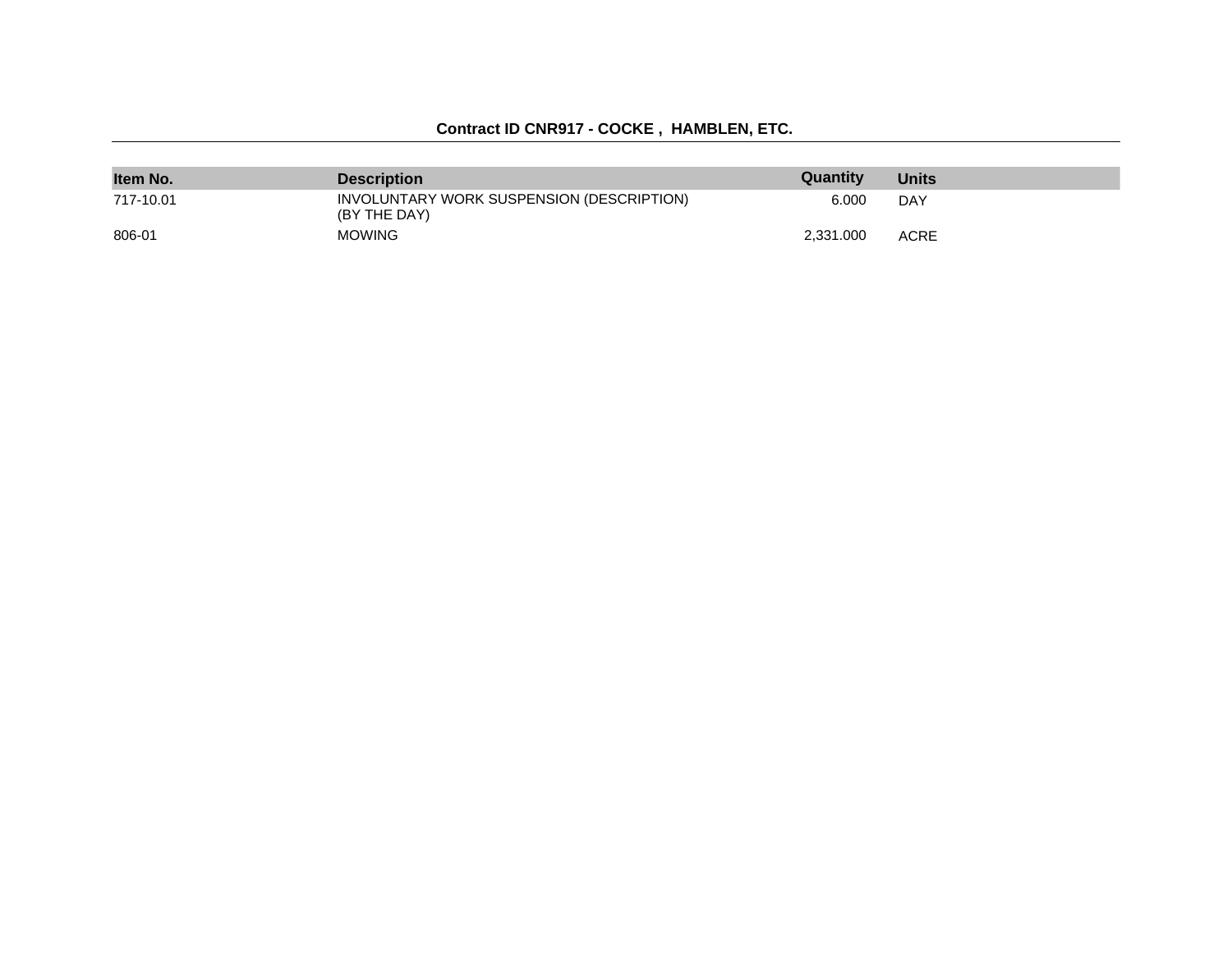#### **Contract ID CNR908 - DAVIDSON & WILLIAMSON**

| Item No.  | <b>Description</b>                                        | Quantity   | <b>Units</b> |
|-----------|-----------------------------------------------------------|------------|--------------|
| 717-10.01 | INVOLUNTARY WORK SUSPENSION (DESCRIPTION)<br>(BY THE DAY) | 5.000      | DAY          |
| 719-02    | REMOVAL AND DISPOSAL OF LITTER                            | 3.895.000  | L.M.         |
| 806-01    | <b>MOWING</b>                                             | 11.654.000 | <b>ACRE</b>  |